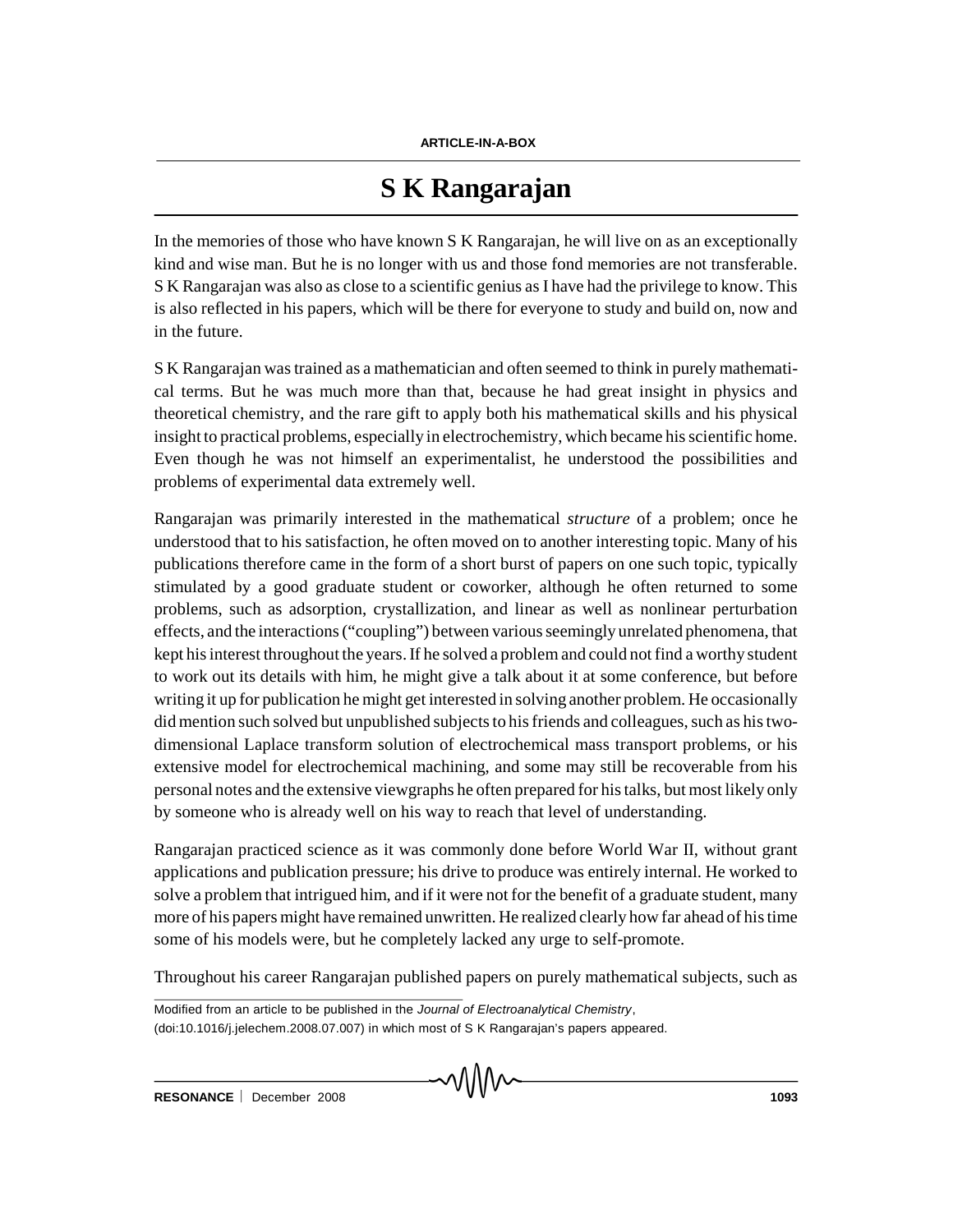polynomials, series acceleration and perturbation expansion methods, Green's functions, and related topics. Here I will focus on the bulk of his scientific output, which was in electrochemistry.

The first topic, the one that got him interested in that field, was faradaic rectification, initially called the redoxokinetic effect by its discoverers, K S G Doss and H P Agarwal. Doss, the director of the Central Electrochemical Research Institute in Kairakudi, asked for Rangarajan's help, recognized his gifts, and promptly hired him. A few years after Doss retired, Rangarajan moved to Bangalore, first to the National Aeronautical Laboratory, and then to the Indian Institute of Science. He returned to Karaikudi for a short stint as its director, until he reached India's mandatory retirement age of 60. After that he was associated with the Institute of Mathematical Sciences in Madras and, after his return to Bangalore, with the Raman Research Institute as well as the Indian Institute of Science. He spent some extended time periods abroad, at the University of Newcastle on Tyne with Thirsk and Fleischmann, at Georgetown University in Washington DC with me, at the IBM Watson Center in Yorktown Heights, NY, and at the Materials Science Laboratory of Pennsylvania State University. He often visited his children, four of whom now live in the US, but he always returned to his cultural roots.

The theory of the electrochemical admittance was the topic of his next papers with Doss. Rangarajan would return repeatedly to this topic, and I will briefly dwell on it because it gives a good indication of how he worked. He was clearly intrigued by Delahay's 1960 conclusion that two quantities that were conceptually seemingly unrelated, so-called non-faradaic double layer charging and faradaic current, would actually become "coupled" in the presence of strongly adsorbed reagent or product of the faradaic process, and he convinced himself of its correctness by a simple thought experiment. But rather than following Delahay's derivation, he looked at the problem in a much wider context, which allowed him to find a powerful and elegantly compact general formalism that encompassed double layer charging, faradaic reactions, and mass transport. It included Delahay's effect as well as other couplings, such as that between interfacial electrode kinetics and bulk mass transport of the reactants and products, another set of processes that had seemed unrelated and that, not long before, had been associated by Vetter with mutually independent types of "overvoltage". Rangarajan's approach was so general that he could also apply it to ion transport through lipid bilayer membranes.

Rangarajan was an avid reader, and often spent entire days in the library, scanning books and journals on math, physics, and chemistry. Of course I do not know how he selected the problems on which he wanted to work, but I know how he approached new problems brought to him, once he agreed to look into them. He wanted a precise formulation of the problem, but he often did not want to read the published literature on it, because that might goad him into a mindset that so far had been unproductive. That meant that he had to go back to the basics, and blaze his own